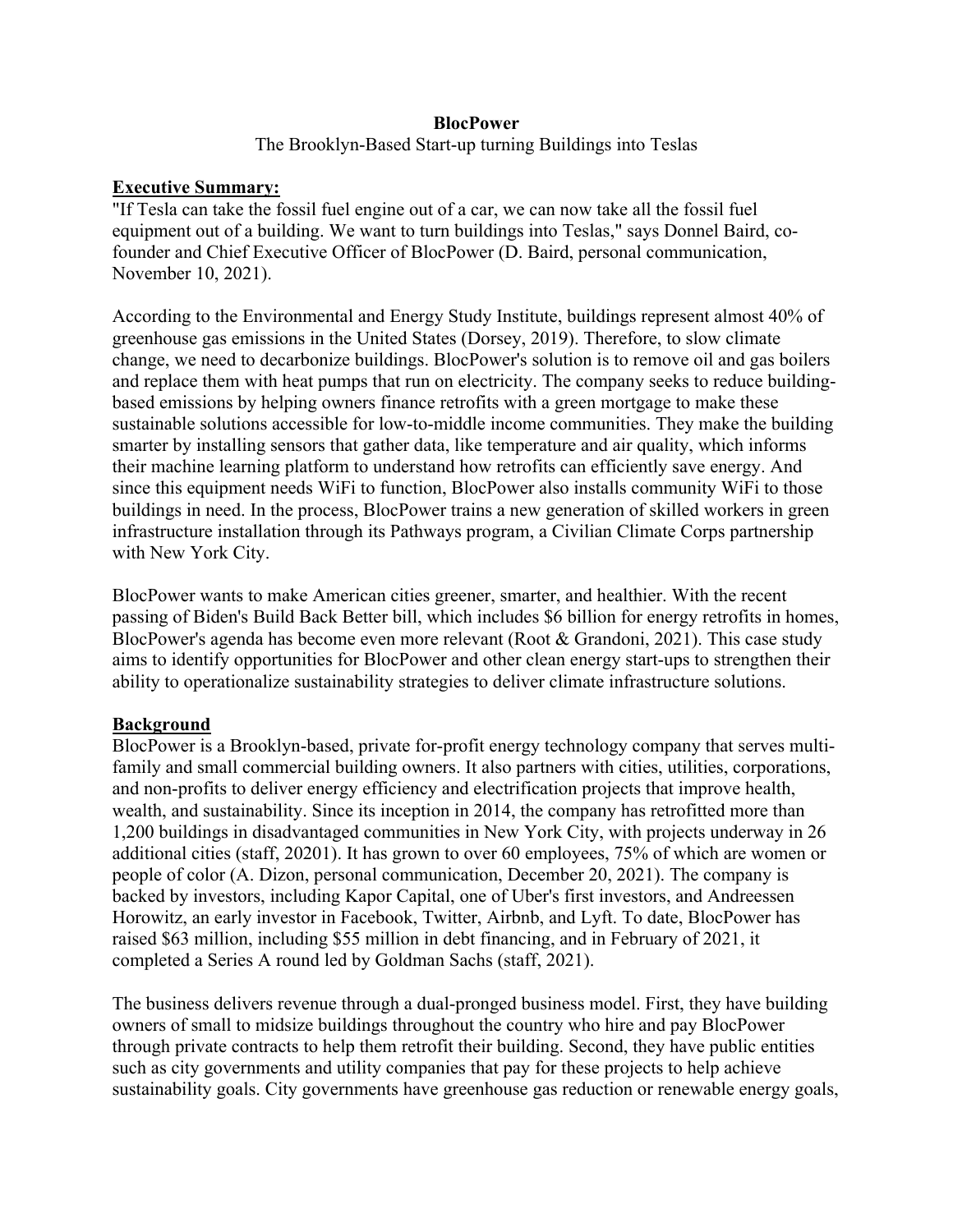and utility companies want better energy consumption management through information on peak demand reduction.

There is an inherent complexity to greening a building by retrofitting it. There are multiple stakeholders, the physical act of retrofitting old buildings can be difficult, and low-to-middleincome communities cannot always afford it. The BlocPower difference is that they are a onestop shop combining software, hardware, and an engaged workforce to deliver all the constituent parts required to update a building.

Before conducting any retrofits to capture energy savings, the developers need to understand the current heating, ventilation, and cooling systems that the building uses and assess how to upgrade any issues. To this end, BlocPower has embraced technology and hired software engineers and building energy analysts to deliver a machine-learning platform called BlocMaps that can analyze and finance sustainability projects on a building-by-building or block-by-block basis. At the building level, the first step is to put data collection in place through connected devices. Thermostats, heating system management devices, solar panel monitoring systems, and air quality sensors collect vast amounts of building data. With the information obtained from these connected devices, BlocPower can analyze an individual building's energy consumption and waste to help inform decision-making by the owners. At the city level, the individual building data is augmented by data scraped from the government and the local utility company to assess the energy efficiency of entire communities and cities. The automated digital recommendations mean faster decision-making for aging buildings to become greener.

This data is also key to unlocking loans to make these upgrades accessible for low-to-middle income communities, a group that banks have historically neglected. With a better understanding of energy efficiency and cost savings, banks are more likely to sign off on building retrofitting loans that the federal government subsidizes. BlocPower helps owners with the finance application that functions as a green mortgage bond, and they developed this offering through early conversations with Wall Street. Backed by up to \$50 million from Goldman Sachs' Urban Investment Group, it leases the smart equipment to building owners, who pay it off over 10 to 15 years (Roberts, 2021). These cost savings, about 20-40% saved on energy bills each year, make the retrofit appealing to building owners (*BlocPower* | *Upgrade to ultra-efficient heating & cooling,* n.d.). General Manager, Keith Kinch, says, "the average building owner is not thinking about climate change; from Monday to Friday, they are thinking about how to lower costs while running the building and making necessary improvements" (Grindley, 2021). One cost-savings example occurred at St. Bartholomew's Episcopal Church in White Plains. Built in the 1920s, the church was too hot in the summer and too cold in the winter. A year after BlocPower installed heat pumps, the church saved 55% on its utility bills and reduced 70% of its greenhouse gas emissions. In addition, now that the assembly hall is air-conditioned, the church can rent it out year-round, bringing about \$35,000 in new revenue each year (Brandon, 2021).

Other start-ups in the sustainability space can apply how BlocPower systematically identified building upgrade barriers for each stakeholder and built solutions into its business offering. Understanding the motivations and issues for the building owners, local government, and investors was key to BlocPower's growth. Smaller green energy start-ups, like Radiator Labs and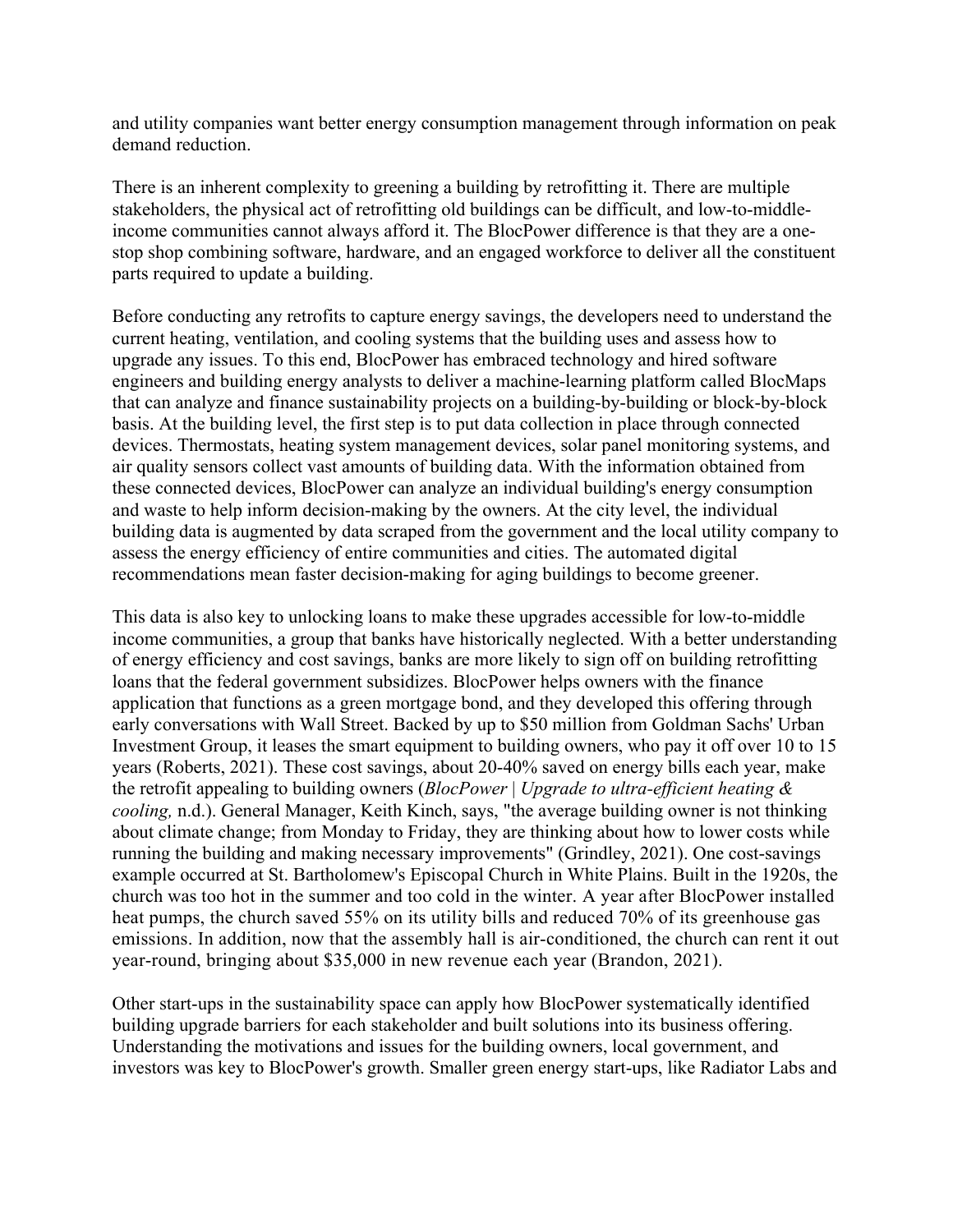Phase Change Solutions, in New York City, can look at how BlocPower built stakeholder adoption tactics into their strategic planning to better serve low-to-middle income communities.

While software can deliver informed and automated recommendations, the core of the retrofit is hardware installation. BlocPower installs air source heat pumps into aging urban buildings that are currently reliant on burning fossil fuels, like oil and gas, as a heat source. These all-electric, highly efficient systems extract heat energy and transfer it where and when it is needed across seasons. In summer, heat is transferred from inside the building to outside to keep you cool; we know this system as an air conditioner. In winter, heat is transferred from outside to inside to keep you warm; it's an air conditioner in reverse. These heat pumps running on electricity make buildings more energy-efficient, lower utility bills, and decrease greenhouse gases by up to 40% (Charles, 2020). It also makes the air cleaner for the people who reside in the dwelling, making for a healthier place to live and lessening the risk for chronic respiratory illnesses like asthma. For the heat pumps to work as efficiently as possible, they need to connect to high-speed internet that allows for accurate tracking of usage data points. Many of the buildings in the low-income communities that BlocPower had set out to serve did not have functioning WiFi, so the company evolved to provide community-enabled WiFi through roof web installations. In addition to cleaner energy, these buildings now have faster, cheaper, community-controlled WiFi. Working within the community helped BlocPower see that it had to approach sustainable solutions from a systems-level that went beyond heat pump installation. As BlocPower completed more projects, it became clearer that the electricity was only as clean as the grid from which it is sourced. Since the electric grid is still powered primarily by fossil fuels, BlocPower started offering solar panel installations so a building could be completely self-sufficient and manage its energy production and usage. To date, it has designed a community-owned clean energy solar microgrid in partnership with New York State (*NWBCC, BlocPower to Use Solar Energy to Reduce Building Costs, 2015*).

The installations themselves are outsourced to construction companies who have a contractual obligation with BlocPower and New York City to hire from hard-to-employ populations throughout the city. BlocPower created a workforce installation training program called Pathways to ensure this pipeline. This pilot is underway with New York City and the Precision Employment Initiative. In September 2021, BlocPower received a \$37 million contract from the Mayor's Office of Criminal Justice to train 1,500 at-risk residents to install clean energy and broadband technologies (Apter, 2021). Bringing green jobs to areas hardest hit by gun violence will expand, diversify, and strengthen New York City's clean energy workforce. In a press conference, Mayor DeBlasio said, "They are not just jobs, they are good-paying jobs, they are green jobs, they are jobs with a future. We are working with a great, Brooklyn-based climate technology start-up BlocPower. This is a wonderful firm doing amazing work, that is socially conscious, that is trying to solve multiple problems at once through their work" (Apter, 2021).

We will need a scalable pipeline of highly skilled infrastructure workers to address climate change. Other organizations can adopt this community workforce integration into their sustainability mission. BlocPower learned early on the importance of trust in working with communities historically left out of the sustainability movement; seeing people employed by green jobs that improve the community is a strategic imperative for the business. BlocPower continues to evolve its organization by offering new solutions to increase sustainable behavior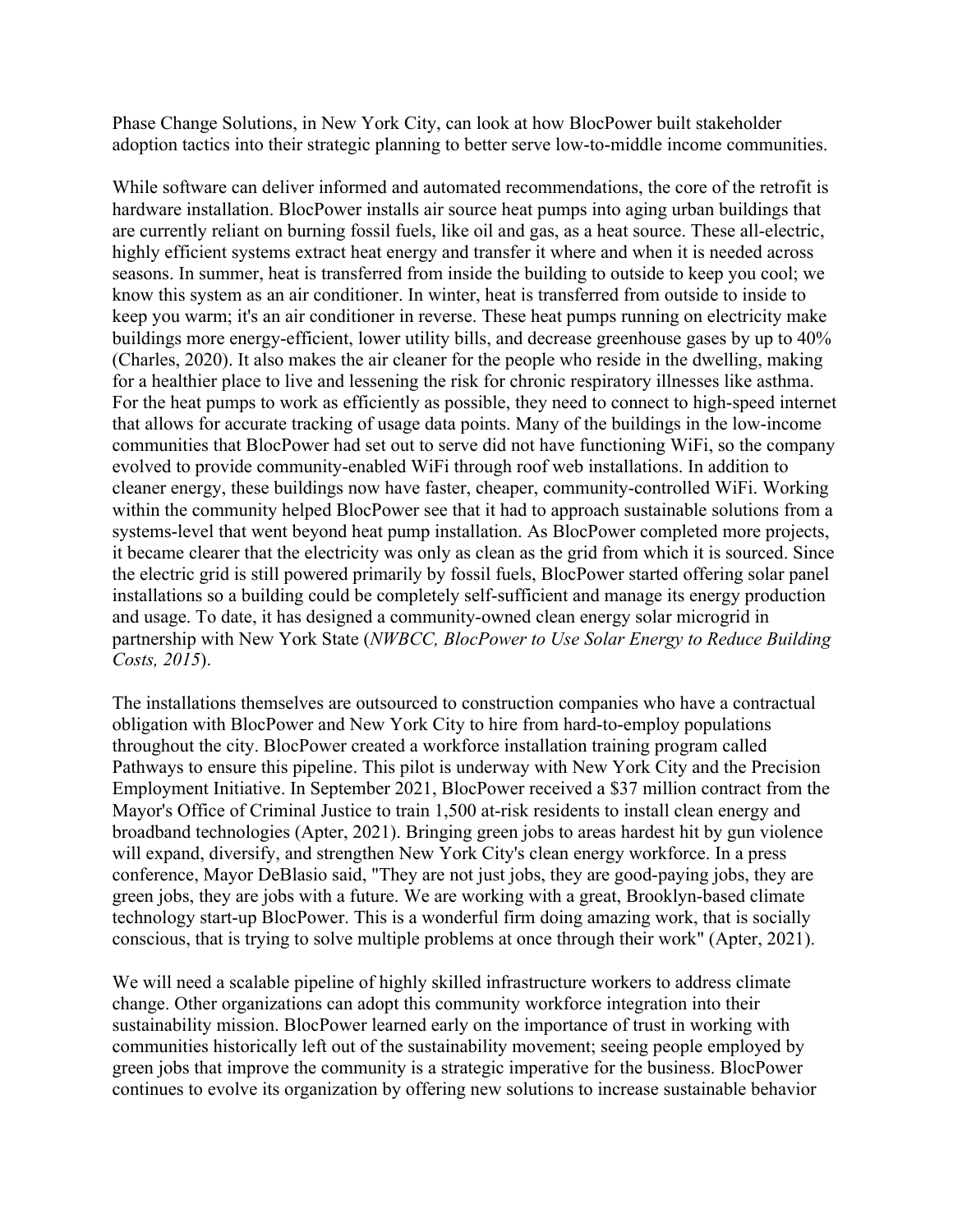adoption throughout the stakeholder's journey. Other companies should look at this business model evolution, apply the same systems-level thinking, and be innovative to offer new solutions as issues arise.

## **Definition of Sustainability**

BlocPower defines sustainability as positively impacting the environment and the community it serves because climate change and social inequality are inextricably linked. These nonenvironmental factors include a commitment to serve low-to-middle income communities on the frontlines of the climate crisis and systemic racism. These communities also have been historically neglected by sustainability investment and innovation.

The company believes that when you invest in and electrify buildings, you create multiple sustainable outcomes: 1) Create access to wealth and economic opportunities (through energy savings, investment returns, improving internet connectivity, and creating good jobs); 2) Improve the health of our communities and planet (by reducing greenhouse gas emissions and improving indoor/outdoor air quality); 3) Build a diverse workforce for the good green jobs of the future (Supporting a Black-owned company where 75% of employees are women or people of color and creating training and career paths for people to work in and improve their communities. 4) Empowering communities to reach their full potential (by giving them control and creating more comfortable and safe places to call home) (E. McNevin, personal communication, October 27, 2021).

As a start-up, BlocPower has yet to define a complete public-facing version of how they measure their definition of sustainability. However, it is possible to assess their standard sustainability definition through physical building metrics. Fundamentally they are seeking to prevent the burning of fossil fuels for energy, so the key metrics against this are 1) Energy Efficiency: The reduction of GHG emissions by 40-70% in current projects (*Knowledge Base* | *BlocPower*, n.d.), 2) Healthier Air: The removing harmful air particulates, 3) Solar Transition: The number of buildings shifting off fossil fuel grid to renewable energy.

They also include atypical definitions, focusing less on physical measurements and more on social benefits on communities. They call this "The BlocPower effect," and key metrics for this are 1) Household Access to WiFi: Number of buildings installed, 2) Potential Job Creation: Number of new jobs created, 3) Affordable Access to the Retrofit: Number of leasing agreements signed, 4) Lower Energy Costs to Low-to-Middle Income Communities: Dollars saved, 5) Worker Training Programs: Workers enrolled, 6) DE&I: 75% of the workforce is women or people of color (E. McNevin, personal communication, October 27, 2021).

BlocPower is still in start-up mode, but as it builds upon its momentum over the last year, it should create a reporting system that consistently discloses a track record against its sustainability metrics. While the company shares metrics on its website and with news publications, it does not currently publish a report that makes all its workings transparent, from human resources to supply chain management. This report should also include more routine compliance checks and outline the worker benefits and safety as part of its job training program.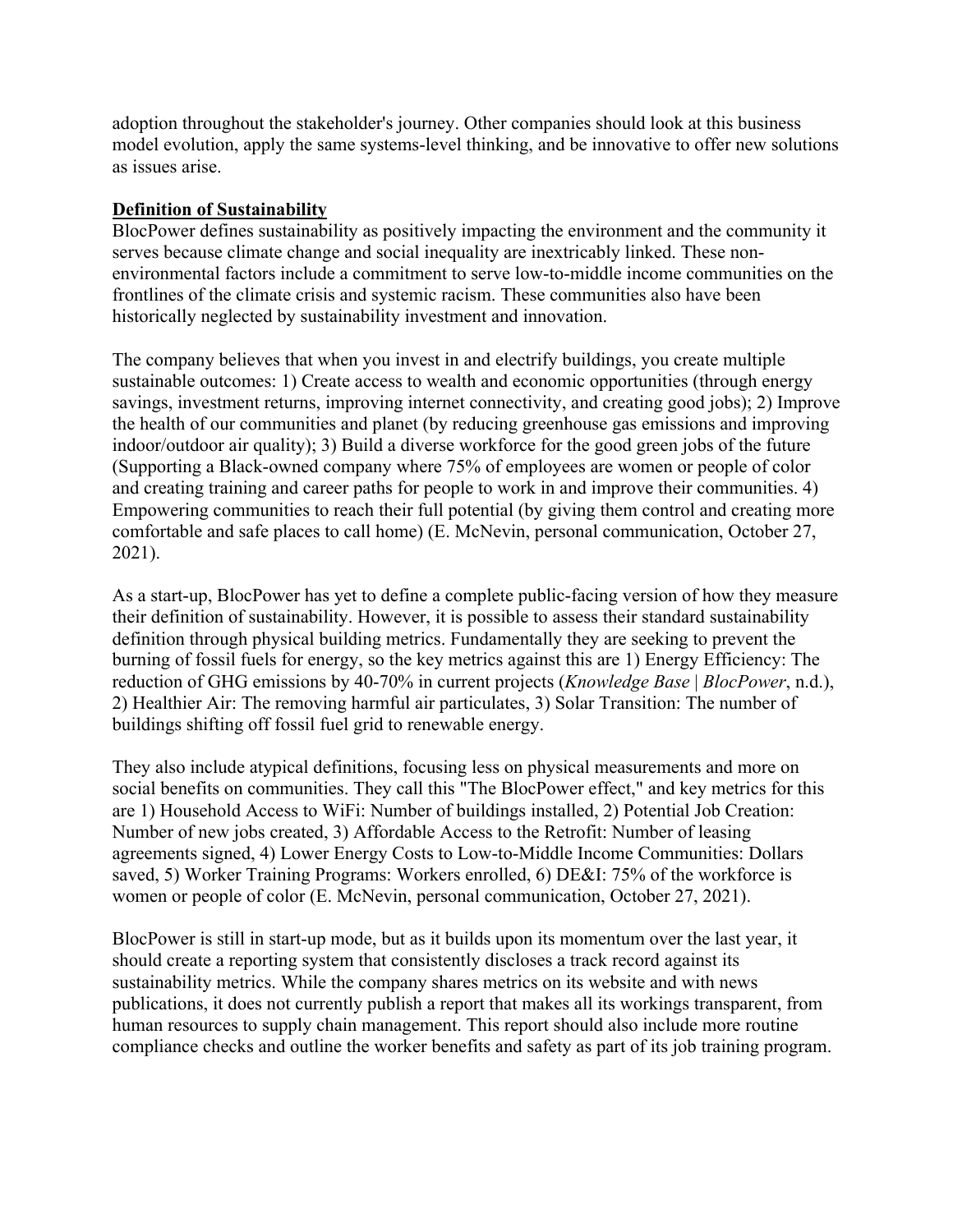A significant amount of effort has been made to identify customers and stakeholders. Currently, they have identified five main stakeholders as follows 1) building owners, 2) utility companies, 3) policymakers in local government, 4) investors, and 5) community. An annual sustainability report would help sharpen the outcomes for all these stakeholders, and a live dashboard should be considered part of the overall software stack development. Other companies with multiple stakeholders should also apply this recommendation to manage communications better and track essential data.

While sustainability extends to almost all aspects of the organization's internal culture and value proposition, it is not apparent how BlocPower ensures sustainability practices with its supply chain partners, such as manufacturers and installation contractors. Information about the thirdparty companies that manufacture the heat pumps and solar panels is not published on BlocPower's website. A best practice in sustainability reporting is to share information on how products are made and transported. Partnering with a green certification organization could provide a shorthand for consumers and stakeholders to feel confident that the entire supply chain is tracking sustainability metrics. Making this information transparent is important since traditional heat pumps use hydrofluorocarbon refrigerants, which carry a global warming risk (McManan-Smith, 2021). BlocPower should work with suppliers to phase out hydrofluorocarbon refrigerants in favor of more sustainable alternatives.

The end of life for a heat pump should also be considered as part of a sustainable circular economy. The average life of a heat pump is 15-25 years, and since BlocPower is only seven years old, it hasn't needed to address aging equipment yet (*How Long Will My HVAC System Last? | Life Expectancy of HVAC, 2018).* A service to return and repair broken machines at the manufacturer so they don't wind up in landfills is a function that BlocPower should think about as the company matures. Using electric vehicles when making trips to install the heat pumps is another area of opportunity for BlocPower and other start-ups to become educators and leaders for industry best practices on sustainable supply chain management.

One of BlocPower's immediate next steps should be to hire a sustainability management team to measure its suppliers' environmental impact to evaluate current and future partnerships.

## **Leadership**

Donnel Baird, the co-founder, and Chief Executive Officer, was a former community organizer for the Obama campaign, has a background focusing on job creation for green and sustainability jobs in disadvantaged communities, and is particularly adept at delivering a vision for sustainable business. In many ways, he has become the voice for BlocPower. His extroverted style and approachability have helped gain traction with key audiences like the media and investors. Whether press releases, email announcements, newsletter updates, or social media posts, sustainability and the overarching mission are always visible and delivered inspiringly. There is no opposition internally to this way of thinking, with all leadership strongly supporting sustainability.

One of the best examples of BlocPower's leadership commitment to sustainability is an excerpt from Donnel Baird's testimony before the House Energy and Commerce Committee in Washington, D.C., on April 20, 2021. "During my time in Brownsville, New York, I saw a lot of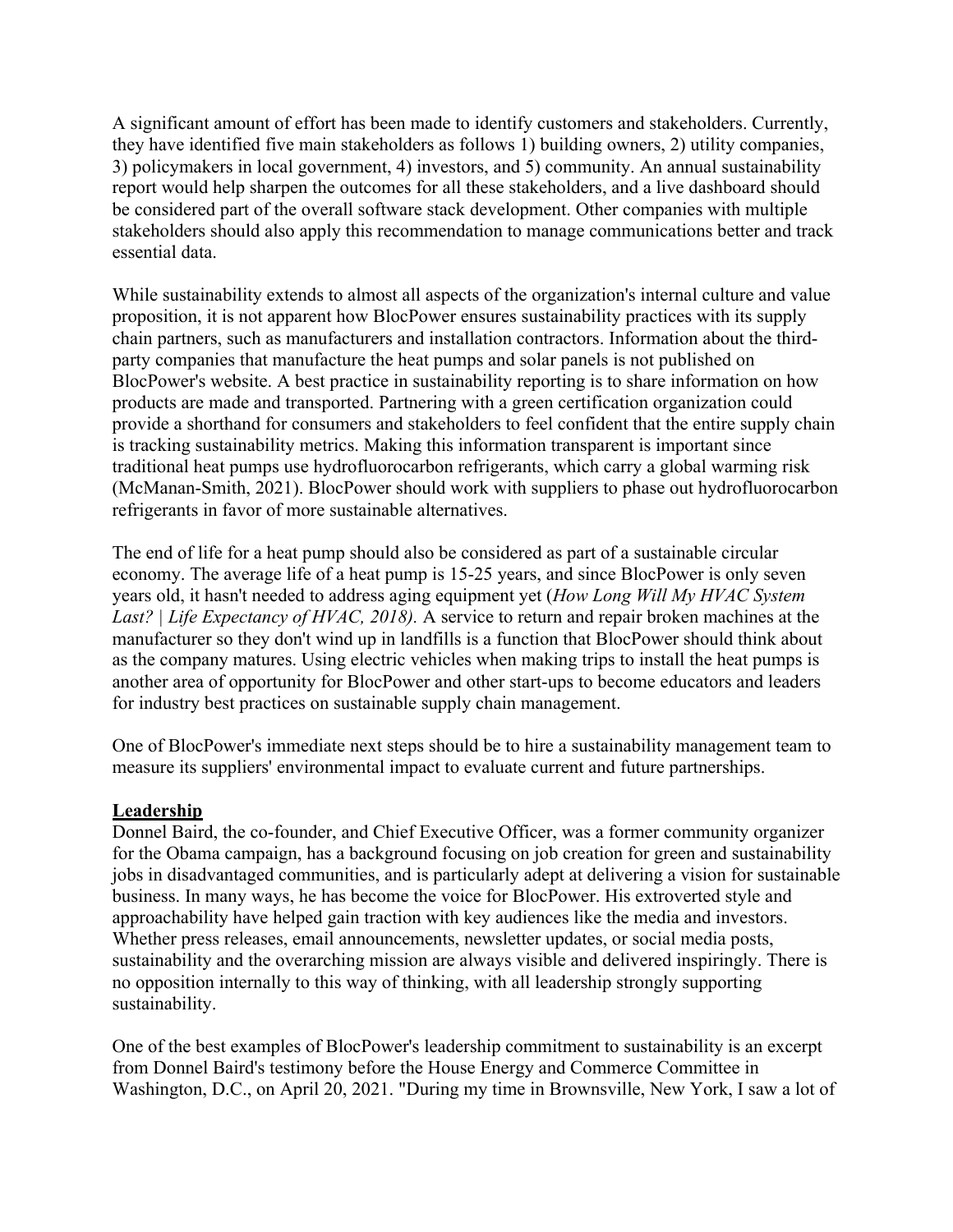wasted energy in the buildings, burning oil to overheat buildings, having windows open during freezing winter weather due to overheating, and I also saw a waste of human potential due to high rates of unemployment, and incarceration. The community of Brownsville had a juvenile justice center but no high school, and that's where they expected the teenagers and children to end up. I started my tech company to fix that waste, of fossil fuels, and waste of human potential" (Baird, 2021).

Perhaps realizing that he cannot do it alone, his peers have ably supported him. Co-founder and General Manager Keith Kinch and Business Growth Developer Ian Harris have come to the fore at highly visible climate and media gatherings, such as 2021's Web Summit and the Next City podcast, to talk about Bloc Power. Donnel himself led the charge at COP26, and the business has proven itself adept at being part of the conversation on the stages that matter. BlocPower is an example of a modern purpose-driven business. New companies starting in the sustainability sector should look to BlocPower's passionate leadership to set an example that flows through the company and reaches everyone who works on the business.

There is no head of sustainability; rather, most employees have an aspect of sustainability in their job role. From a building energy analyst who works with the software that measures the energy efficiency to a growth product manager in charge of acquiring new customers, or to the head of engineering who is optimizing building and heat pump performance, almost every role has an aspect of sustainability attached to it. However, the company would benefit from a leadership team or internal department that is focused solely on measuring and reporting the sustainability impact of BlocPower and its suppliers and contractors.

#### **Organization Structure and Capacity**

The leadership team of BlocPower consists of the Chief Executive Officer and co-founder (Donnel Baird), the General Manager and co-founder (Keith Kinch), the Chief of Engineering (Dom Lempereur), Chief Operations Officer (Jon Moeller), and Chief Revenue Officer (Glen Shatz). Following the leadership described above, the next level of the organization consists of Director and Vice President titles serving functions in finance, operations, engineering, technology, business development, partnerships, product management, project management, and legal counsel. Engineering as a function split into product and software, with four roles focused on full-stack software development and services. Further down the organizational structure, there are analyst roles for building energy and finance, mid-level construction management, project and product management, and business development roles. About half the staff fall into the engineering, technology, and product management roles, aligning with software and hardware's core business model functions.

Building energy analysts serve a crucial role in setting the benchmarks that measure the building's current energy consumption, which help building owners track progress and local governments understand where the opportunities lie for energy efficiency citywide. As installation projects progress, these same analysts use the software developed by BlocPower to measure the energy efficiency and report the amount of reduction in greenhouse gases. Demonstrating efficacy in the heat pump's ability to save energy and money is key to proving that BlocPower is fulfilling its promise to green buildings.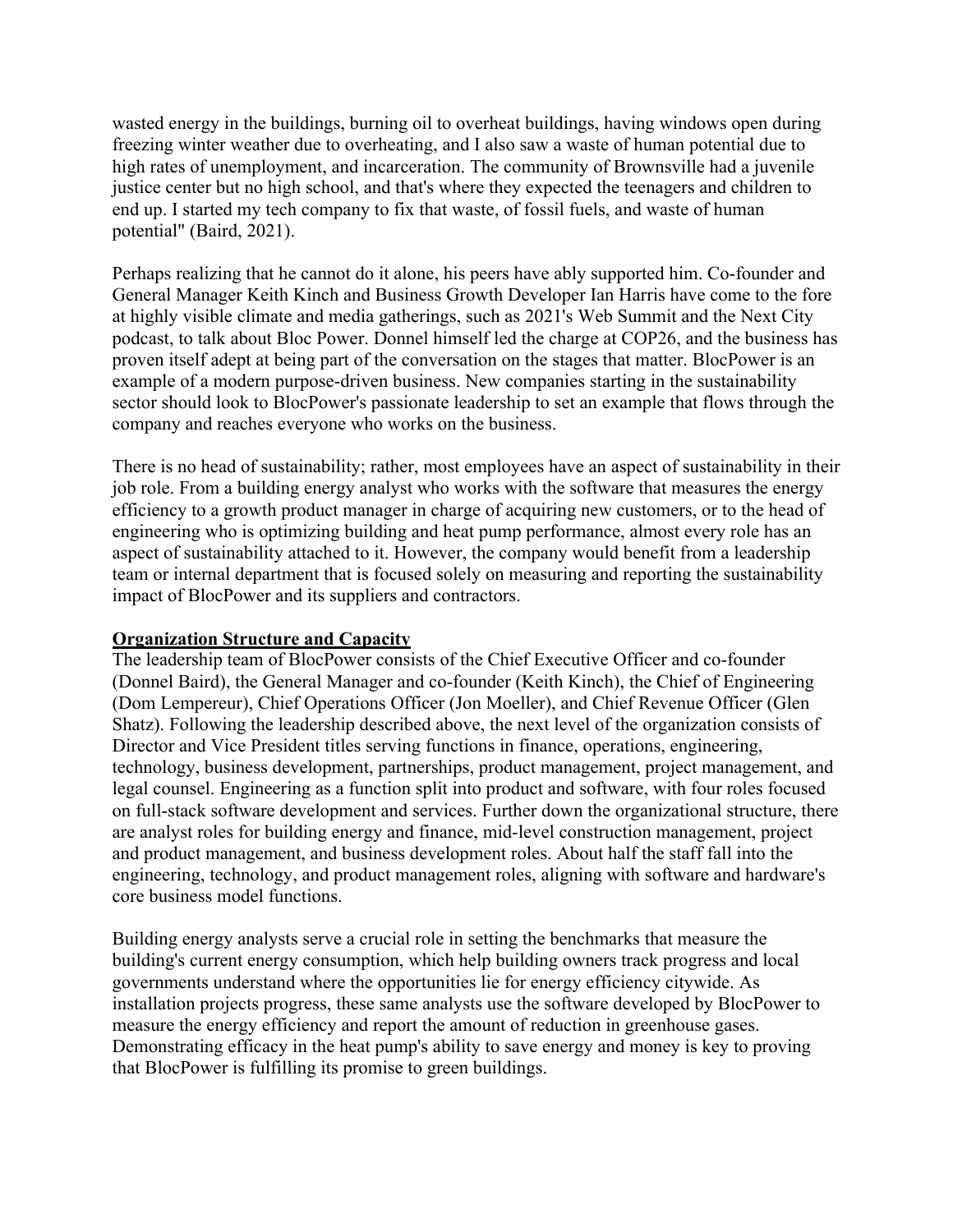External agencies mostly conduct public relations and branding to support messaging and communications. Most of the media coverage has been interviews with Donnel Baird as BlocPower completes projects and local governments award new ones. BlocPower has maintained a steady public relations presence by appearing at relevant current events, such as WebSummit in London, COP26 in Glasgow, and meeting with the United States Vice President, Kamala Harris New York City. These appearances are documented on the organization's website and social media accounts and get picked up by news organizations covering climate change. In 2021, they have been featured in The New York Times, Washington Post, CNBC, and Fast Company.

To solidify their commitment to providing climate solutions to underserved communities, BlocPower should invest in a sustainability management team. There is no dedicated sustainability role or department; instead, the function exists throughout the organization. Now that BlocPower is growing at a fast rate, there is an opportunity to hire sustainability managers focused on reporting and supply chain compliance. This role could function as a department or sit within the operations team, creating internal sustainability metrics for its headquarters, much like how Etsy has created the "greenest, living, breathing building" in the tech sector (Mohan, 2017). Since BlocPower's headquarters are in Brooklyn Navy Yard, one recommendation would be to work with the property developer to electrify its heating and cooling system, making the complex more sustainable. Doing so will set an example for greening its building and drive other sustainable start-ups working with them to do the same.

#### **Internal Perceptions of Sustainability**

Sustainability is central to the organization's mission, and all programs are related to environmental, economic, and social sustainability. There is a belief that if you work at BlocPower, you either are or will become passionate about climate change. In an interview with the podcast, My Climate Journey, Donnel Baird shares the following observation about new employees through the Pathways workforce training program, "So we trained and hired a couple of cohorts of low-income people who are not climate activists. But what was interesting is after six months of being on the job, they got way into it, following the headlines and current events. It has given them a good job, health care, dignity. So that they can take care of their family and be proud of themselves, and they are working every day on removing fossil fuels from buildings. Even though they're ex-offender, now, over six months of training to do their job, they have developed an affinity for climate, and now they are a climate activist. And that is the thing that people miss about how you broaden and deepen the climate movement" (Jacobs, 2021).

Most of the employees who work at BlocPower's headquarters are there because they want to improve sustainability outcomes for underserved communities. Alyssa Dizon, a growth product manager at BlocPower, says, "everyone here is individually passionate about solving climate change. We have a Slack channel for all climate change news, and we are constantly posting and commenting on issues and potential solutions. Being successful and making progress as an organization in sustainability means delivering experiences, technologies, and solutions to people who haven't had access before to underserved communities. Many cities want to achieve net-zero by 2030, but they don't know how to do it. BlocPower knows how to execute the electrification of buildings to achieve net-zero goals. That's what we all work toward" (A. Dizon, personal communication, November 16, 2021). And while BlocPower's start-up agility lets them move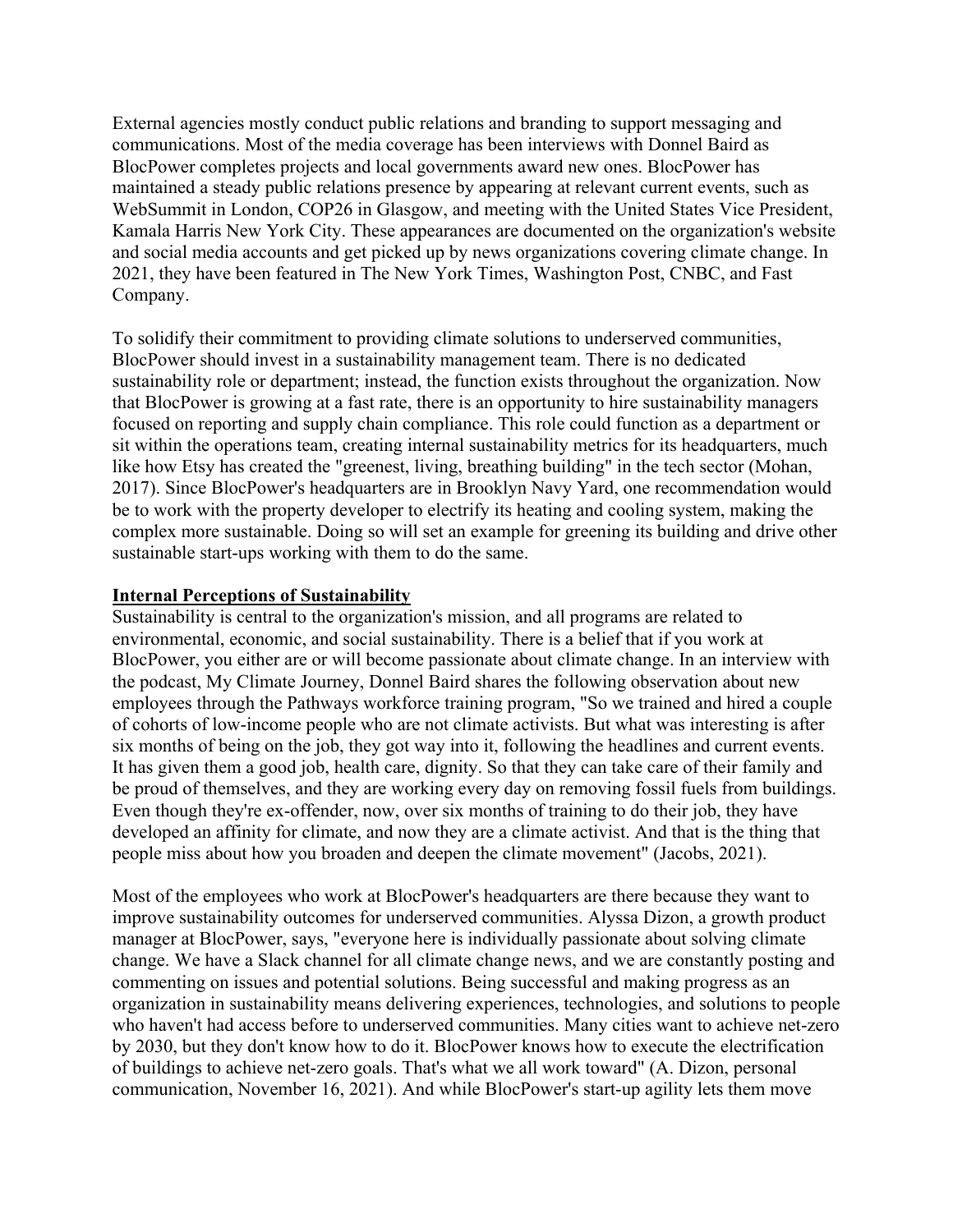fast to deliver solutions for other people, "there is not much time or resource for internal introspection on our own sustainability choices as an organization," says Alyssa Dizon (A. Dizon, personal communication, November 16, 2021). BlocPower and other sustainability startups should invest in resources that can help internal teams better understand the climate impact of their choices to run the business. For instance, knowing the climate impact of a software provider or manufacturer could help employees understand how to make product decisions that support the overall sustainability mission.

Sustainability is viewed as an important part of the organization's success. Uniting all departments is the goal to complete more electric energy retrofits in more buildings, so more underserved communities have healthier air, lower bills, and green-paying jobs. Engineering, software development, construction, product and business development, partnerships, and community outreach functions strive for this common goal. Currently, these objectives are being met with over 1,200 retrofit projects completed, but the organization is constantly expanding its goals to include community WiFi, solar panels, and entire city electrification.

Like many start-ups, many internal processes are not codified. There are opportunities to improve on-boarding and provide updates on sustainability efforts, current initiatives, and future goals. As the business develops from a start-up into a mature company, a critical marker of their evolution will be incorporating sustainability management if they want to continue to have employees value sustainability as an essential part of the organization's mission and daily work.

#### **The Future of Sustainability in the Organization**

BlocPower's mission is to bring cleaner energy and job opportunities for low-to-middle income communities most affected by climate change and inequality. While they have built an internal culture through a leadership team committed to sustainability, there are a few areas that they can improve upon to continue their positive momentum, specifically as it pertains to bringing sustainability management into the organization.

Firstly, hiring sustainability managers responsible for internal and external sustainability data management and reporting would deliver transparency against Key Performance Indicators. Reporting on their sustainability metrics and carbon footprint would instill confidence in investors and help employees better understand their impact within the organization. Sustainability managers would help employees understand the environmental and socioeconomic effects of choosing partners and products to source. Having this function would also help BlocPower codify how sustainability is part of each employee's role and responsibilities and assist in making more informed decisions around human resource functions like travel policies and divesting their 401k from fossil fuels.

Additionally, as they are scale, they are in an excellent position to require partners to comply with sustainability commitments. For instance, they require installation contractors to hire people of color from low to middle-income communities. They could put a similar requirement in place for electric vehicles used for installation, mandating a 25% electric vehicle fleet by 2023 and a 100% fleet by 2030. BlocPower should also co-create a repair program for supplier and manufacturer partners to make the business more circular. Instead of going to a landfill, homeowners could return heat pumps that have reached the end of life so they could be repaired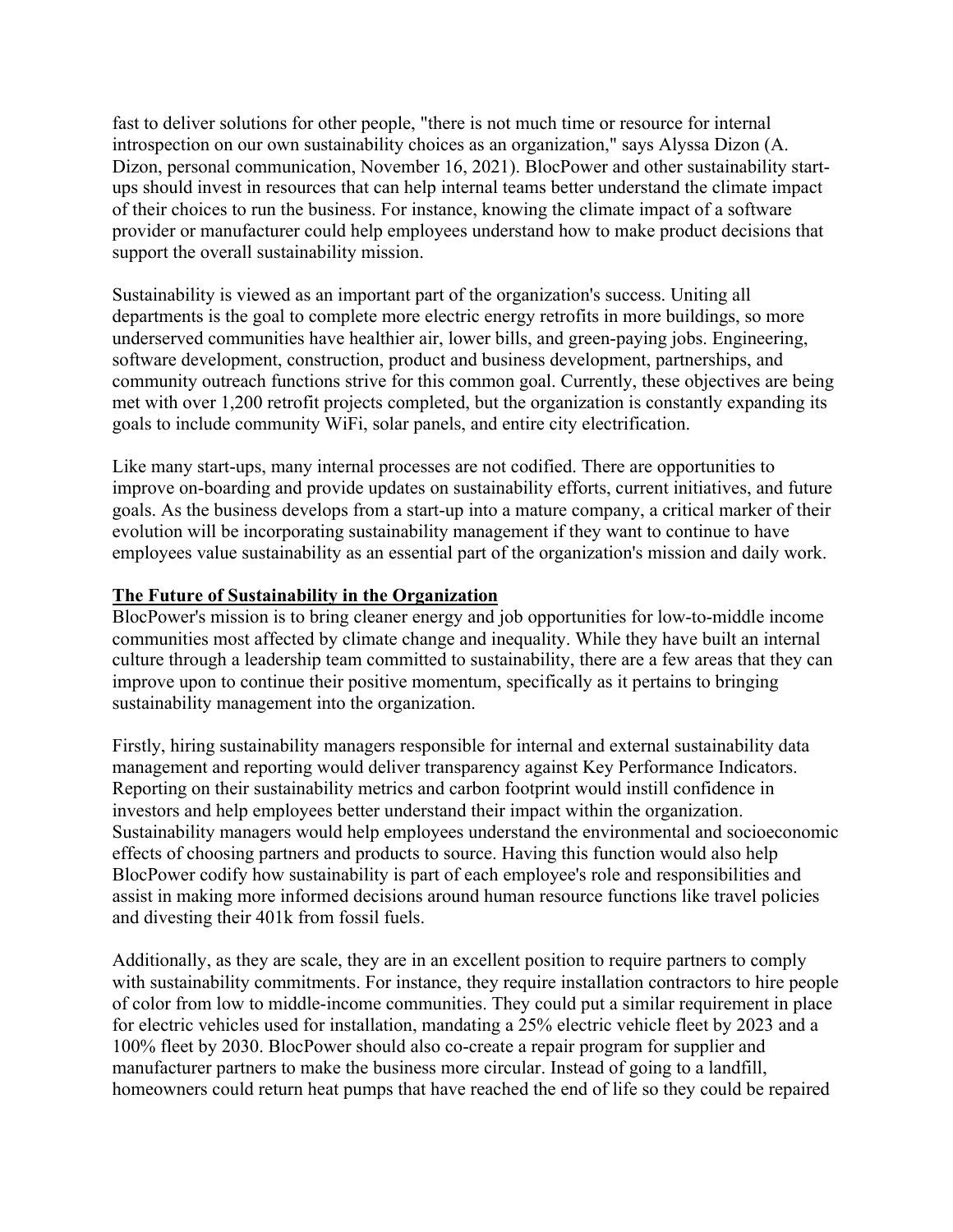and remanufactured. Similarly, the removed oil and gas boilers should have a reuse program. When BlocPower removes the boilers, they can take them to recycling and material refinement centers to extricate the metals for use in other products.

BlocPower has laid a strong foundation for delivering sustainable solutions in various cities. Now, it has set its sights on the audacious goal to decarbonize every building in every city through electrification. It will have a chance to pilot this with the recent award from Ithaca in upstate New York to electrify the entire city, over 6,000 buildings and homes, by 2030 (Root, 2021). Current projections estimate that this will cut about 40% of the city's overall carbon footprint, saving approximately 160,000 tons of carbon dioxide by 2030 (Root, 2021). Given the size of this project, BlocPower will need to implement even more strident sustainability metrics and reporting to set benchmarks for its first electrification of an entire city. It will also need to hire more contractors and suppliers to implement this project, so having sustainability management to create partnership guidelines and supply chain compliance will mitigate unintended consequences that could offset any carbon reduction gains.

At the writing of this case study, these steps have been discussed, but there are currently no official plans or timelines to implement them. Signs point to their ability to evolve and build out the capabilities necessary to achieve their goals in sustainability. Still, the Ithaca 100% decarbonization project could prove to be too big for the company's current structure, and BlocPower should act quickly to bring sustainability management into the organization.

Other challenges that BlocPower faces will be the evolution from a start-up to a mature company. Climate technology start-ups face four valleys of death, according to Third Derivative, a climate technology accelerator founded by Rocky Mountain Institute and New Energy Nexus in December of 2020 (Hara and Yee, 2020). BlocPower has progressed through the first three valleys (1) start-up formation, 2) product development, 3) market validation) and now must surmount the fourth valley, establish a track record. While it has initial backing from Kapor Capital, Andreessen Horowitz, and Goldman Sachs' debt and infrastructure investment, BlocPower will need to continue to prove how it can decarbonize entire cities, like the Ithaca project mentioned above. Some companies on a similar trajectory in the clean energy space that could provide helpful lessons for BlocPower are Volt Energy Utility in Washington D.C., and Dunamis Clean Energy Partners, in Detroit, Michigan. Along with BlocPower, these companies have been chosen by Apple to join its Impact Accelerator of minority-owned companies creating innovative solutions for communities most impacted by climate change (*Apple Selects 15 Blackand-Brown*-*owned businesses for Impact Accelerator,* 2021). On December 7, 2021, BlocPower also received \$5.5 million from The Bezos Earth Fund. It plans to use this grant to add 125 million buildings and additional cities to its BlocMaps software database, helping it further establish a track record as it scales (Doniger 2021).

All in all, there is a considerable amount of positive energy in the business at present. Investing in sustainability management can further the company's impact to create a more sustainable future for BlocPower.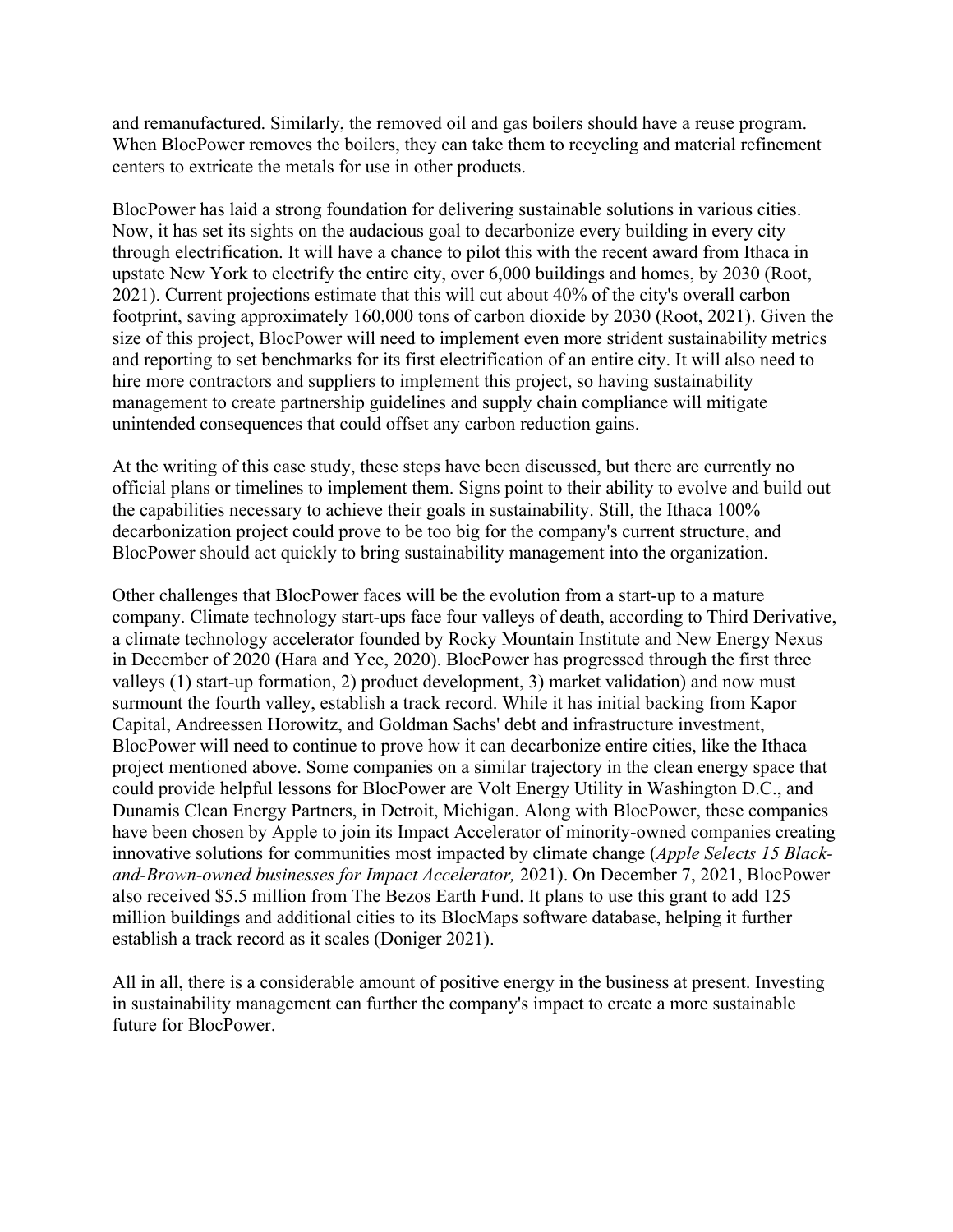#### **References**

- *Apple selects 15 Black- and Brown-owned businesses for Impact Accelerator*. (2021, August 21). Apple Newsroom. https://www.apple.com/newsroom/2021/08/apple-selects-15-blackand-brown-owned-businesses-for-impact-accelerator/
- Apter, A. (2021, September 15). *Blog Post: New York City Taps BlocPower to Lead 1,500 Job, \$37MM Climate Tech Workforce Program - BlocPower*. Www.blocpower.io. https://www.blocpower.io/posts/new-york-city-taps-blocpower-to-lead-climate-techworkforce-program
- Baird, D. (2021, April 20). Testimony: Donnel Baird on Generating Equity and Deploying a Just and Clean Energy Future. In *www.blocpower.io*. https://www.blocpower.io/pressrelease/testimony-donnel-baird
- Baird, D. (2021, November 10). *BlocPower Brand Strategy* [Zoom Call to Megan Dwyer].
- *BlocPower | Upgrade to ultra-efficient heating & cooling*. (n.d.). Www.blocpower.io. Retrieved December 20, 2021, from https://www.blocpower.io
- Brandon, E. M. (2021, December 3). Meet the man who wants to electrify every building in America. *Fast Company*. https://www.fastcompany.com/90701366/meet-the-man-whowants-to-electrify-every-building-in-america
- Dizon, A. (2021, November 16). *Internal Employee Perception on Sustainability* [Zoom Call to Megan Dwyer].
- Dizon, A. (2021, December 20). *Employee Size* [Zoom Call to Megan Dwyer].
- Doniger, A. (2021, December 7). *Jeff Bezos climate fund gives millions to energy efficiency start-up BlocPower*. CNBC. https://www.cnbc.com/2021/12/07/bezos-climate-fundgives-millions-to-energy-start-up-blocpower.html
- Dorsey, P. (2019). *Buildings & Built Infrastructure | EESI*. Eesi.org. https://www.eesi.org/topics/built-infrastructure/description
- Grindley, L. (2021, November 10). *Next City* (Episode 3: The Black-Owned Business Turning Buildings into Teslas) [Podcast]. https://nextcity.org/podcast/in-conversation-with-theblack-owned-startup-turning-buildings-into-teslas
- Hara, W., & Yee, C. (2020, June 17). Climate Tech's Four Valleys of Death and Why We Must Build a Bridge. *Third Derivative*. https://www.third-derivative.org/blog/climate-techsfour-valleys-of-death-and-why-we-must-build-a-bridge
- *How Long Will My HVAC System Last? | Life Expectancy of HVAC*. (2018, January 29). Conditioned Air, Inc. https://www.conditionedairinc.com/blog/how-long-will-hvacsystem-last
- Jacobs, J. (2021, May 25). *My Climate Journey* (Episode 161: Donnel Baird, Founder & CEO of BlocPower) [Podcast]. https://www.myclimatejourney.co/episodes/donnel-baird
- Kludt, A. (2018, November 9). Donnel Baird Wants to Build an Actually Ethical Billion Dollar Company. *Eater*. https://www.eater.com/2018/11/9/18072638/start-to-sale-donnel-bairdblocpower
- *Knowledge Base | BlocPower*. (n.d.). Www.blocpower.io. Retrieved December 6, 2021, from https://www.blocpower.io/green-buildings-guide-categories/projects
- McManan-Smith, T. (2021, February 22). *Refrigerants could pose sustainability risk to heat pump rollout*. Theenergyst.com. https://theenergyst.com/pollutive-refrigerants-posesustainability-risk-to-heat-pump-rollout/
- McNevin, E. (2021, October 27). *BlocPower Core Messaging* [Powerpoint to Megan Dwyer].